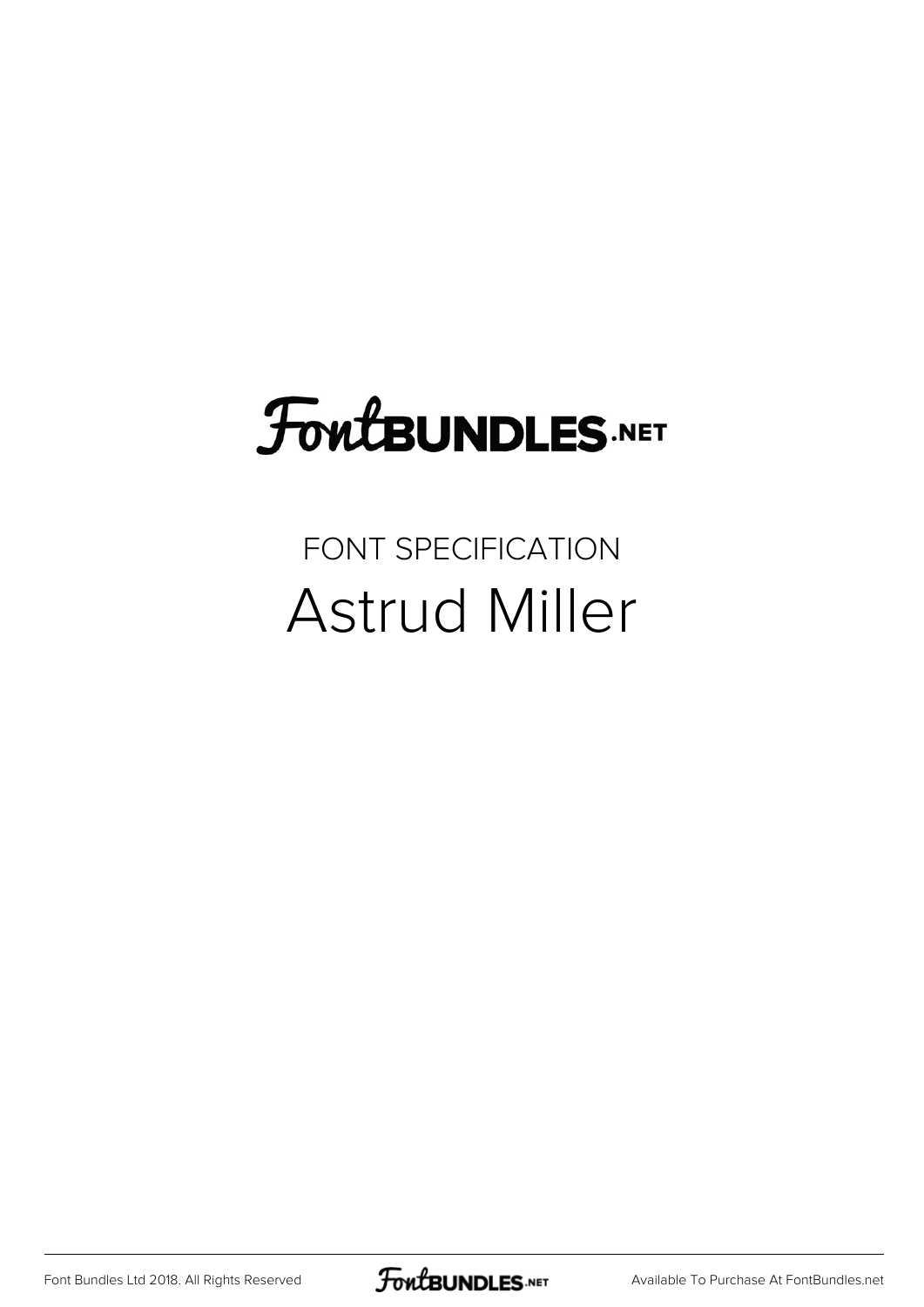#### Astrud Miller - Regular

**Uppercase Characters** 

#### A B C DEF GHIJ KLM NOP Q RSTUVWXYZ

Lowercase Characters

### abcdefghijklmnopqus tuvwxyz

**Numbers** 

#### 0123456789

Punctuation and Symbols

#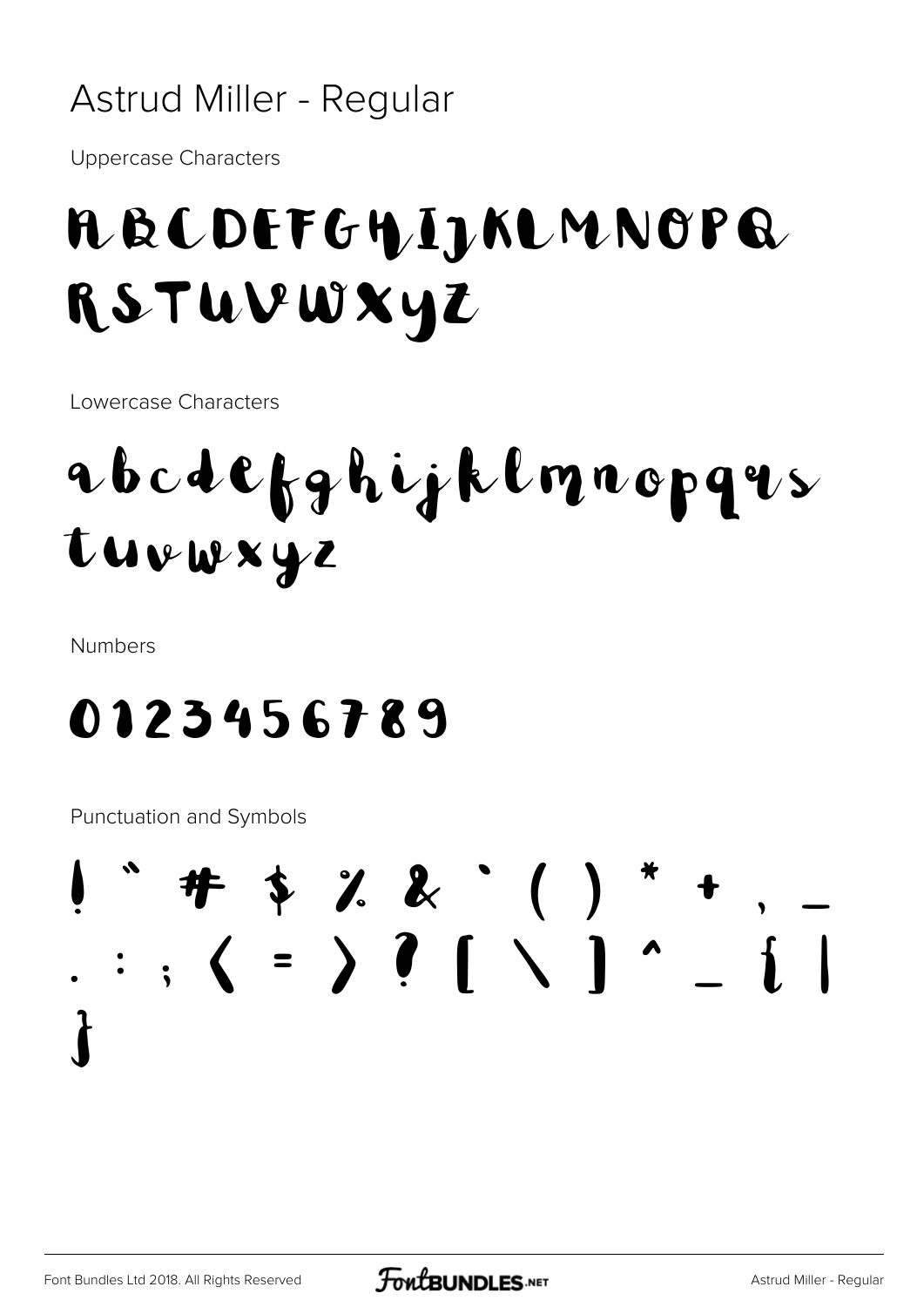All Other Glyphs



[Font Bundles Ltd 2018. All Rights Reserved](https://fontbundles.net/) **FoutBUNDLES.NET** [Astrud Miller - Regular](https://fontbundles.net/)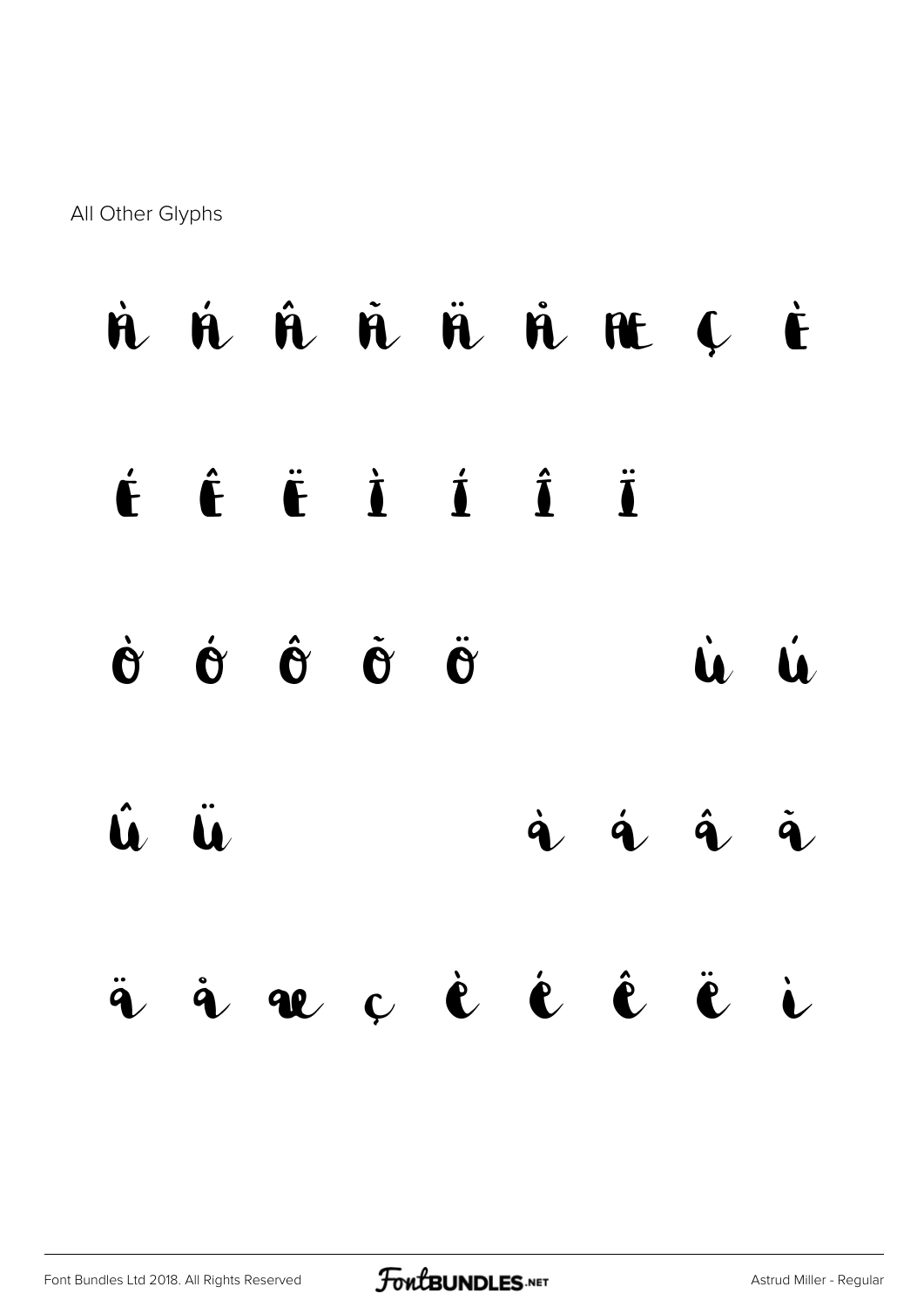#### i î ï  $\dot{\mathbf{O}}\qquad\dot{\mathbf{O}}\qquad\dot{\mathbf{O}}\qquad\dot{\mathbf{O}}\qquad\dot{\mathbf{O}}$  $\ddot{\mathbf{C}}$  $\mathbf{A}$  $\mathbf{a}$ Ü  $\hat{\mathbf{u}}$

 $\bullet$ 

 $\bullet$ 

an bb

 $\hat{\mathcal{M}}$ 

 $\bullet$ 

 $\bullet$ 

 $\bullet$